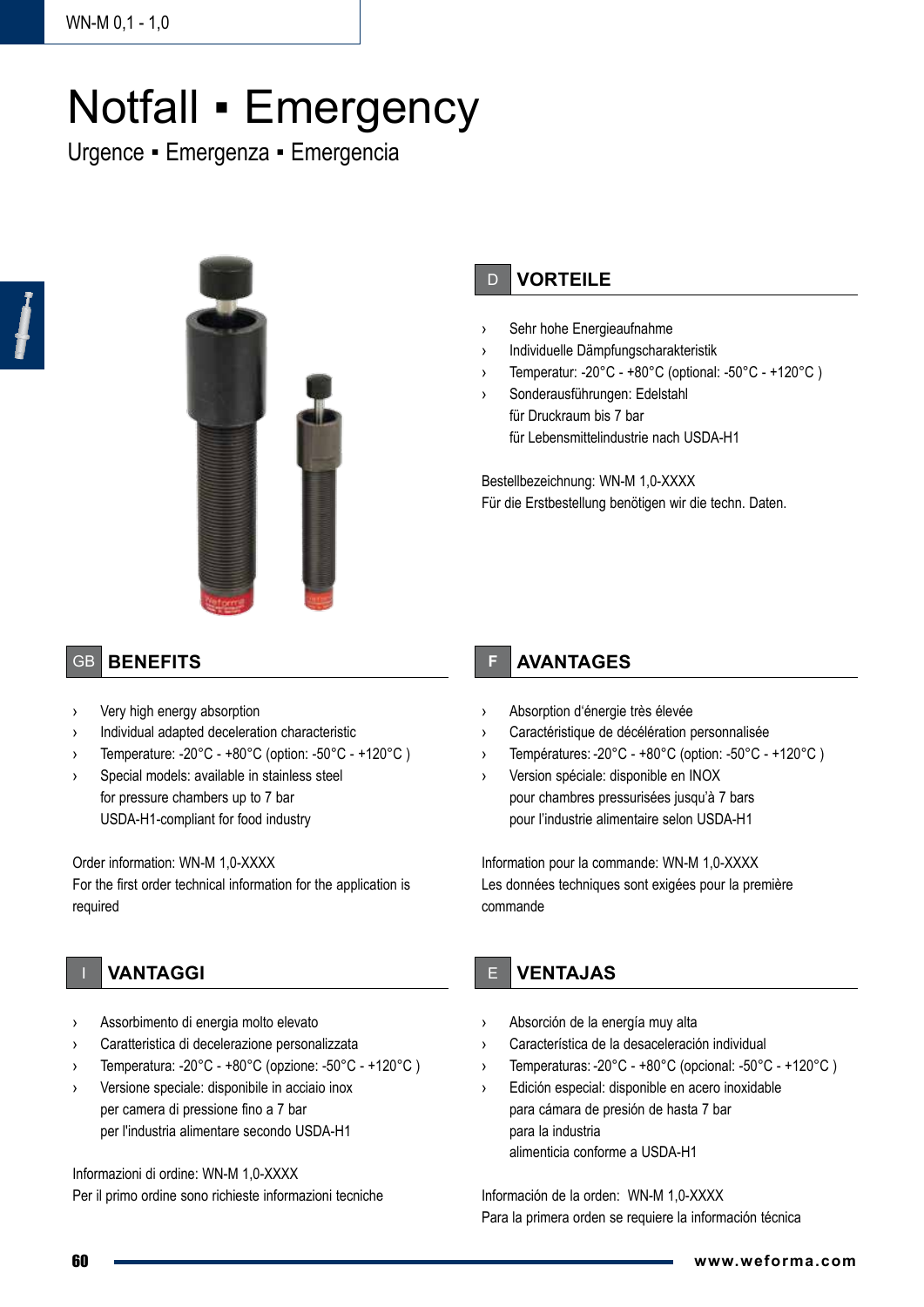

#### ABMESSUNGEN ▪ DIMENSIONS ▪ DIMENSIONI ▪ DIMENSIONES

|                  | GW          | A   | B     | C   | ØD  | ØΕ   | ØG |                | SW                       | SW <sub>1</sub> | SW <sub>2</sub> |
|------------------|-------------|-----|-------|-----|-----|------|----|----------------|--------------------------|-----------------|-----------------|
|                  |             | mm  | mm    | mm  | mm  | mm   | mm | mm             | mm                       | mm              | mm              |
| <b>WN-M 0.1</b>  | $M$ 8 x 1,0 | 57  | 44,0  | 2,5 | 2,5 | 6,0  | 11 | 3              | $\overline{\phantom{a}}$ | 11              |                 |
| <b>WN-M 0.15</b> | M 10 x 1,0  | 66  | 49,5  | 2,5 | 3,0 | 8,5  | 14 | 3              | $\overline{\phantom{a}}$ | 13              |                 |
| <b>WN-M 0.2</b>  | M 12 x 1,0  | 85  | 65,0  | 2,5 | 4,0 | 10,0 | 16 | 4              | ٠                        | 14              |                 |
| <b>WN-M 0.25</b> | M 14 x 1,0  | 100 | 78,0  | 2,5 | 4,0 | 10,0 | 18 | 5              | 13                       | 17              | 15              |
| <b>WN-M 0.35</b> | M 16 x 1.0  | 100 | 78,0  | 2,5 | 4,0 | 10,0 | 21 | $6\phantom{1}$ | 14                       | 19              | 19              |
| WN-M 0.5 x 19    | M 20 x 1,0  | 117 | 88,0  | 2,5 | 6,0 | 16,0 | 25 | 6              | 18                       | 24              | 22              |
| <b>WN-M 1.0</b>  | M 24 x 1,5  | 146 | 108,0 | 3,5 | 8,0 | 20,0 | 31 | 8              | 23                       | 30              | 30              |
| WN-M 1.0 x 40    | M 24 x 1.5  | 183 | 130.0 | 3,5 | 8,0 | 20.0 | 31 | 8              | 23                       | 30              | 30              |

\*Optionale Gewinde: Seite 12/13 - Optional threads: page 12/13 - Filetages facultatifs: page 12/13 - Filetti facoltativi: pagina 12/13 - Rosca opcionales: página 12/13

### LEISTUNGEN ▪ PERFORMANCE ▪ CARATTERISTICHE TECNICHE ▪ CARACTERÍSTICAS TÉCNICAS

|                  | Hub<br>Stroke<br>Course<br>Corsa<br>Carrera | Energieaufnahme<br>Energy absorption<br>Energie d'absorption<br>Assorbimento d'energia<br>Absorción de energía |        | Rückholfederkraft<br>Return spring force<br>Force du ressort<br>Forza di ritorno<br>Fuerza del muelle recuperador | Drehmoment<br>Torque<br>Couple<br>Coppia<br>Par | Gewicht<br>Weight<br>Poids<br>Peso<br>Peso |
|------------------|---------------------------------------------|----------------------------------------------------------------------------------------------------------------|--------|-------------------------------------------------------------------------------------------------------------------|-------------------------------------------------|--------------------------------------------|
|                  | mm                                          | Nm/HB (max.)                                                                                                   | min. N | max. N                                                                                                            |                                                 | kg                                         |
| <b>WN-M 0.1</b>  | $\overline{7}$                              | 6,0                                                                                                            | 2,5    | $6\phantom{1}$                                                                                                    | $\overline{2}$                                  | 0,01                                       |
| <b>WN-M 0.15</b> | 10                                          | 22,5                                                                                                           | 3,6    | 8                                                                                                                 | $6\phantom{1}$                                  | 0,02                                       |
| <b>WN-M 0.2</b>  | 12                                          | 35,0                                                                                                           | 3,5    |                                                                                                                   | 10                                              | 0,036                                      |
| <b>WN-M 0,25</b> | 14                                          | 50,0                                                                                                           | 13,0   | 23                                                                                                                | 20                                              | 0,05                                       |
| <b>WN-M 0.35</b> | 14                                          | 55,0                                                                                                           | 13,0   | 23                                                                                                                | 20                                              | 0,07                                       |
| WN-M 0.5 x 19    | 19                                          | 300,0                                                                                                          | 12,0   | 23                                                                                                                | 25                                              | 0,13                                       |
| <b>WN-M 1,0</b>  | 25                                          | 430,0                                                                                                          | 15,0   | 31                                                                                                                | 30                                              | 0,25                                       |
| WN-M 1,0 x 40    | 40                                          | 650,0                                                                                                          | 11,0   | 20                                                                                                                | 30                                              | 0,39                                       |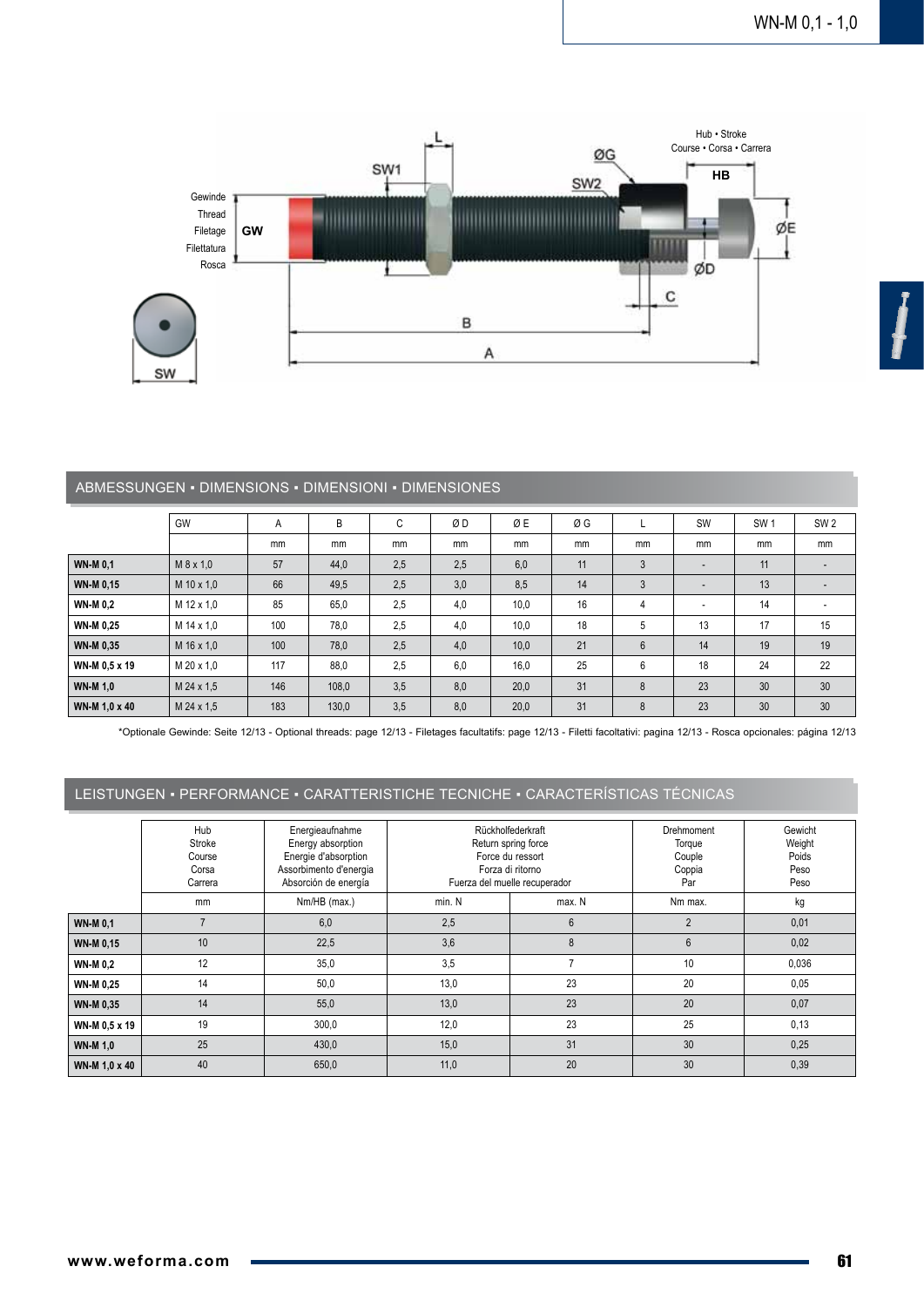# Notfall • Emergency

Urgence ▪ Emergenza ▪ Emergencia



# D **VORTEILE**

- › Sehr hohe Energieaufnahme
- › Individuelle Dämpfungscharakteristik
- › Temperatur: -20°C +80°C (optional: -50°C +120°C )
- Sonderausführungen: Edelstahl für Druckraum bis 7 bar für Lebensmittelindustrie nach USDA-H1

Bestellbezeichnung: WN-M 1,25x1-XXXX Für die Erstbestellung benötigen wir die techn. Daten.

## GB **BENEFITS**

- Very high energy absorption
- › Individual adapted deceleration characteristic
- › Temperature: -20°C +80°C (option: -50°C +120°C )
- › Special models: available in stainless steel for pressure chambers up to 7 bar USDA-H1-compliant for food industry

#### Order information: WN-M 1,25x1-XXXX

For the first order technical information for the application is required

## I **VANTAGGI**

- Assorbimento di energia molto elevato
- Caratteristica di decelerazione personalizzata
- › Temperatura: -20°C +80°C (opzione: -50°C +120°C )
- › Versione speciale: disponibile in acciaio inox per camera di pressione fino a 7 bar per l'industria alimentare secondo USDA-H1

Informazioni di ordine: WN-M 1,25x1-XXXX

Per il primo ordine sono richieste informazioni tecniche

## **F AVANTAGES**

- › Absorption d'énergie très élevée
- Caractéristique de décélération personnalisée
- › Températures: -20°C +80°C (option: -50°C +120°C )
- › Version spéciale: disponible en INOX pour chambres pressurisées jusqu'à 7 bars pour l'industrie alimentaire selon USDA-H1

Information pour la commande: WN-M 1,25x1-XXXX Les données techniques sont exigées pour la première commande

## E **VENTAJAS**

- › Absorción de la energía muy alta
- Característica de la desaceleración individual
- Temperaturas: -20°C +80°C (opcional: -50°C +120°C)
- Edición especial: disponible en acero inoxidable, para cámara de presión de hasta 7 bar para la industria alimenticia conforme a USDA-H1

Información de la orden: WN-M 1,25x1-XXXX Para la primera orden se requiere la información técnica